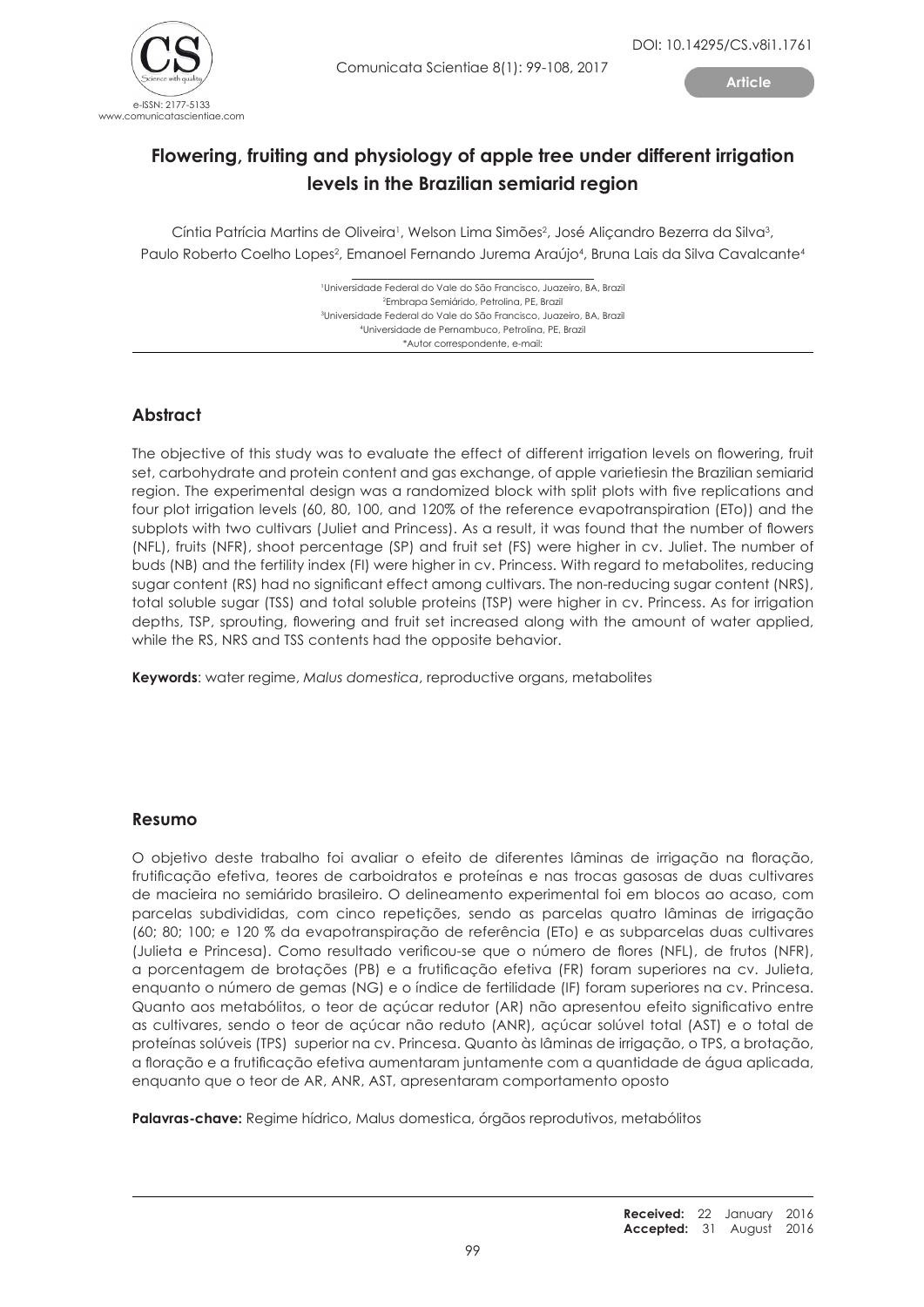### **Introduction**

The apple tree (*Malus domestica* Borkh) is a crop with great socio-economic importance throughout the world, and in Brazil it is one of the principal temperate fruit trees grown, with 98% of national production located in the southern region (IBGE, 2014). However, fruit farming is expanding to non-traditional areas for temperate climate fruit crops (Lopes et al., 2013a; Miranda et al. 2015a and 2015b).

According to Iuchi (2006) to obtain satisfactory sprouting and flowering of apple trees in regions of low cold incidence, the use of cultivars with low chill hour requirements is required. According to Lopes et al. (2013b) the apple cultivars 'Princess' and 'Juliet' have, respectively, chill hour requirements of approximately 350 to 450 and 300 to 450 for breaking natural dormancy. These varieties have shown good results in the state of Ceara, both in the floral differentiation, and in flowering, fruiting and fruit quality (Lopes et al., 2013b).

The flowering, pollination and fruit set are the most critical phenological phases of apple (Cardoso, 2011), since yield components are determined in these periods. Prado et al. (2007) observed that water management affects the flowering, growth and the formation of reserves in fruit trees.

Peixoto et al. (2006) state that the study of plant water relationships and interactions caused by water deficit on physiological processes are of fundamental importance to obtain a good irrigated crop, especially in semi-arid regions. Garcia-Tejero et al. (2011) observed that in fruit trees grown in a semi-arid Mediterranean climate the application of sustained- deficit irrigation offers promising possibilities for crop irrigation optimization and increased water productivity in the orchard.

Furthermore, Ribeiro et al. (2013) report that the plants under water deficit present alterations, such as reductions in transpiration, stomatal conductance, photosynthesis, carbon metabolism enzyme activity modification and changes in antioxidant levels. However, the carbohydrates accumulated in plant roots, branches and leaves make up an important source of carbohydrates during flowering and

in early stages flower and fruit formation and development (Cruz et al., 2007).

Thus, in view of the apple cultivation potential in the semiarid and the sacrcity of information to aid efficient crop irrigation management in the region, this study aimed to evaluate the effect of different irrigation levels on flowering, fruit set, carbohydrate and protein content and gas exchange of apple trees (Julieta and Princess cultivars) under the conditions of the Brazilian semiarid region.

### **Material and Methods**

The experiment was conducted in an experimental orchard on the Corcino Frutas farm, located in the Perímetro Irrigado Senador Nilo Coelho, Núcleo 5, Petrolina – PE, between October and December 2014. The study was conducted with two-year-old *Malus domestica* apple trees, propagated by grafting (Maruba rootstock with M9 interstock filter), grown at 4.0 x 1.25 m spacing.

The work was conducted in a randomized block experimental design with five replications and ten plants per plot. The treatments were arranged in split plots. The plots were the four water depths (60, 80, 100 and 120% of the reference evapotranspiration (ETo), and the subplots were the varieties Juliet and Princess.

The irrigation system used was two drip lines, with emitter flow rate of  $2.1 \,$ l h<sup>-1</sup>, with daily watering shifts. The irrigations were based on ETo calculated by Penman-Monteith method from climatic data collected at the weather station located near the site of the experiment.

The weather data recorded during the experiment are in Figure 1.

The evaluations began at the beginning for the bud swelling period. In each plot we selected two branches, at the average height of the canopy exposed to the sun, and the evaluations made from the apex to a length of 35 cm along the branch.

We evaluated the fertility index from the direct relationship between the number of flowering buds and the length of the branches, expressed in number of flowering buds per centimeter of branch, as well as the average flowering bud count, average of flowers and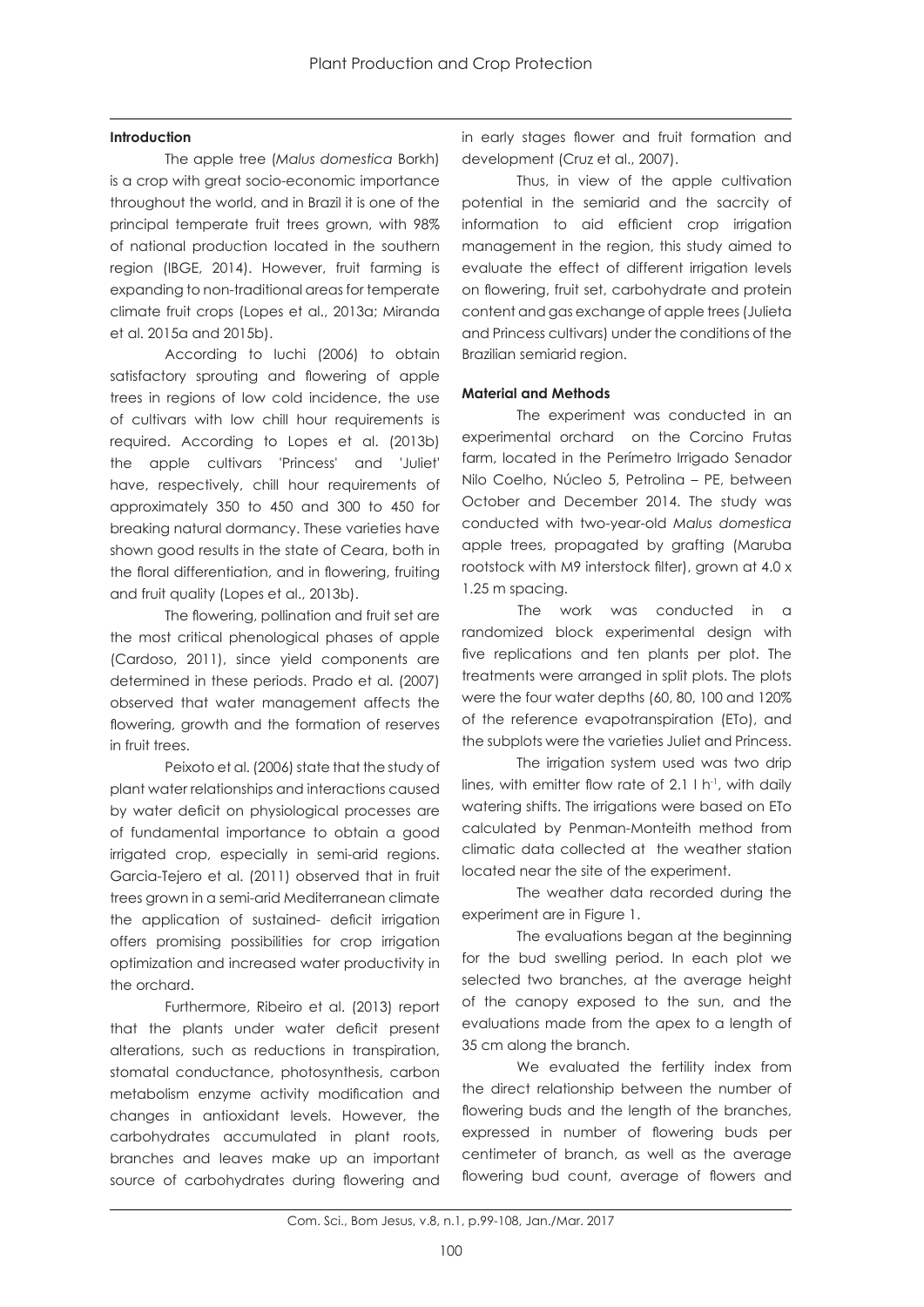fruits, the sprouted bud percentage and fruit set (obtained from the relationship between the number of fruits and number of flower clusters counted during full bloom, expressed as a percentage) based on the methodology of Tomaz et al. (2010).



**Figure 1.** Average temperature (T), reference evapotranspiration (ETo) and precipitation values during the trial period, equivalent to 55 days after bud break (DABB) starting from October, 2014.

We evaluated gas exchange 29 days after bud break, with specific individual measurements, between 8 and 10 a.m. in fully expanded and fully formed leaves. Readings were taken using a gas exchange measuring device (IRGA - Li Licor® 6400). Measurements were taken of leaf temperature, net photosynthetic rate (A), transpiration (E), stomatal conductance (g<sub>s</sub>), internal CO<sub>2</sub> concentration (Ci) and photosynthetically active radiation (PAR). With the gas exchange data we determined the instantaneous water-use efficiency (W E-1) and the intrinsic water use efficiency (W gs<sup>-1</sup>).

To determine carbohydrate and protein content 22 days after bud swelling we selected and collected fully expanded leaves of spur branches most exposed to sunlight, healthy leaves with no signs of senescence. The leaves were immediately immersed in liquid nitrogen, bagged, identified according to their origin and stored in a freezer with at -20°C until biochemical analysis.

We evaluated the leaf content of reducing sugars, quantified by the dinitrosalicylic acid (*DNS*) colorimetric method - DNS, which quantifies glucose, fructose and mannose in plant tissues (Miller, 1959); total soluble sugars, according to the methodology described by Yemm & Willis (1954); and proteins following

the method described by Bradford (1976) using bovine serum albumin as the standard protein (BSA, Sigma, USA). Having the reducing sugars and total soluble sugars data we estimated the non-reducing sugar content.

Data were submitted to analysis of variance, comparison of means by the Tukey test at 5% probability and when significant to the irrigation levels, regression analysis to a 5% probability level, using the Sisvar statistical program.

#### **Results and Discussion**

According to the results there was no significant effect of the irrigation level/ cultivar interaction that can be observed in Table 1.

However, in this study, we observed an isolated effect of irrigation levels. Based on regression analysis for variables (Tf), (PAR), (A),  $(E)$  and  $(g_s)$ , the linear model was the best fit, the other variables did not show an adjustable model.

Figure 2 contains the data for the apple tree flowering period, individualizing the effects of the levels on the gas exchange determinants.

For photosynthetic activity evaluation, considering the two cultivars, it appears that increasing the irrigation level provided a small increase in stomatal conductance, photosynthetic activity and transpiration. This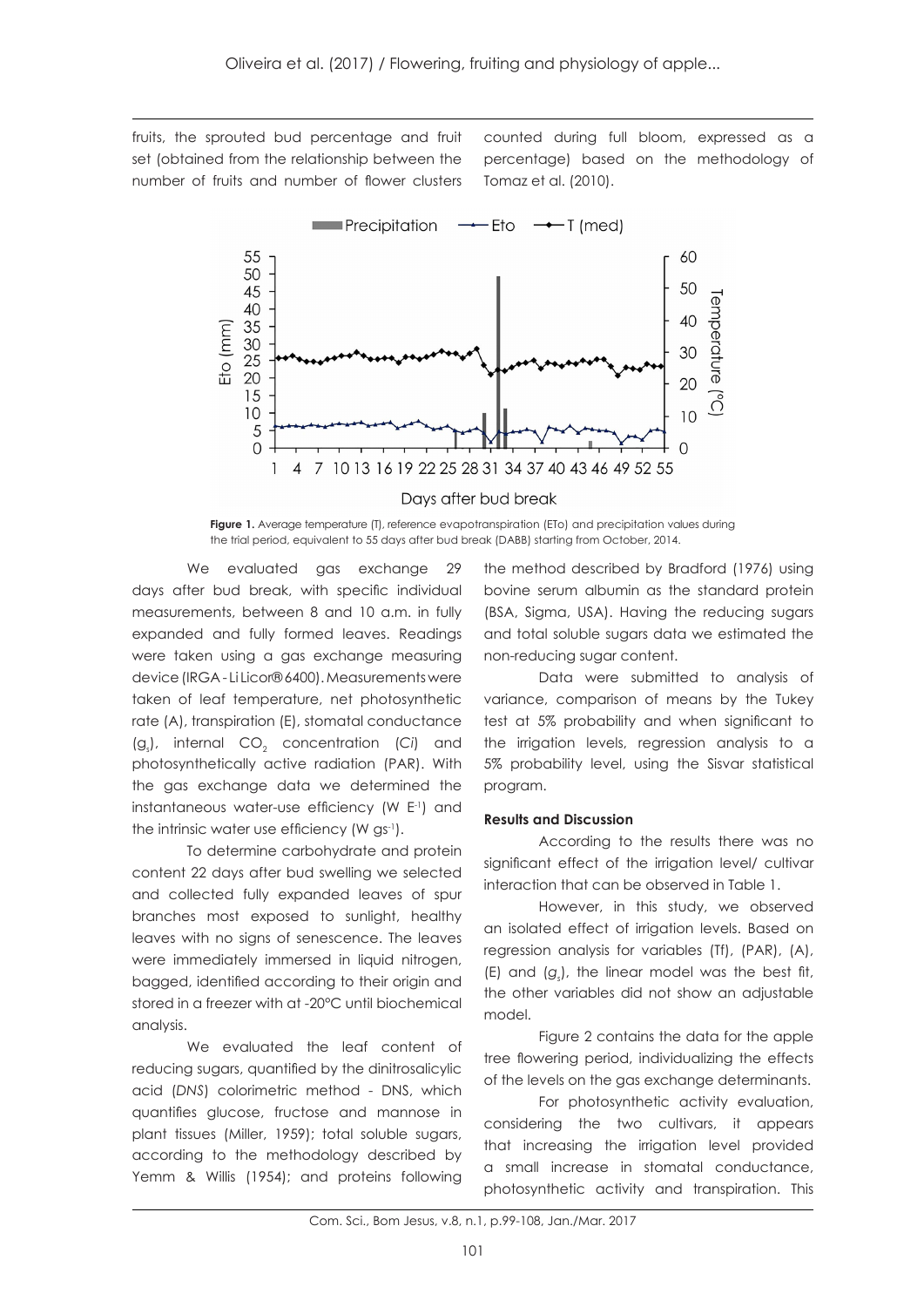fact probably occurred because of the higher water availability due to increased moisture in

soil surrounding the root system (Kobayashi et al., 2008).

**Table 1.** Mean squares and significance test for variables photosynthesis (A), transpiration (E); stomatal conductance (g<sub>s</sub>); internal CO<sub>2</sub> concentration (Ci); leaf temperature (T<sub>i</sub>); Instant water use efficiency (W E<sup>1</sup>); Intrinsic water use efficiency (W g<sub>s</sub><sup>1</sup>) and photosynthetically active radiation (PAR).

| S.V.         | DF                       | A                   | Ε                  | g,                 |                     |                    | $W E^{-1}$         | $W g_{s}^{-1}$      | <b>PAR</b>             |
|--------------|--------------------------|---------------------|--------------------|--------------------|---------------------|--------------------|--------------------|---------------------|------------------------|
| <b>Block</b> | 4                        | 18.70 <sup>ns</sup> | $4.43^{ns}$        | 0.02 <sup>ns</sup> | 90.33 <sup>ns</sup> | $0.40^{ns}$        | 0.02 <sup>ns</sup> | $31.93^{ns}$        | 37999.23ns             |
| Level(L)     | 3                        | 30.61 <sup>ns</sup> | 7.26 <sup>ns</sup> | 0.03 <sup>ns</sup> | 68.57 <sup>ns</sup> | 1.00 <sup>ns</sup> | 0.01 <sup>ns</sup> | 44.81 <sup>ns</sup> | 20778.90 <sup>ns</sup> |
| Residue (L)  | 12                       | 19.52               | 3.94               | 0.01               | 96.18               | 0.39               | 0.06               | 27.05               | 22621.29               |
| Cultivar (C) |                          | $0.15^{ns}$         | 0.01 <sup>ns</sup> | $0.00^{ns}$        | 0.32 <sup>ns</sup>  | $1.06*$            | $0.00^{ns}$        | 7.39ns              | 1728.57 <sup>ns</sup>  |
| L x V        | 3                        | 2.56 <sup>ns</sup>  | 3.41 <sup>ns</sup> | $0.00^{ns}$        | 6.39 <sup>ns</sup>  | 0.18 <sup>ns</sup> | $0.56^{ns}$        | $24.26^{ns}$        | 11719.21 <sup>ns</sup> |
| Residue (C)  | 16                       | 10.71               | 1.38               | 0.01               | 127.33              | 0.17               | 0.64               | 29.71               | 14673.59               |
| $CV - L (%)$ | $\overline{\phantom{0}}$ | 26.09               | 19.67              | 25.11              | 5.06                | 1.67               | 15.32              | 13.87               | 8.46                   |
| $CV - V (%)$ |                          | 19.93               | 11.64              | 22.59              | 4.51                | 1.12               | 15.12              | 14.54               | 6.81                   |
| Mean         |                          | 16.93               | 10.09              | 0.46               | 252.99              | 12.72              | 1.67               | 37.5                | 1777.76                |

Means followed by the same letters do not differ by the F test at 5% probability.



**Figure 2.** Irrigation level effect on: A - leaf temperature (T<sub>1</sub>); B - photosynthetically active radiation (PAR); C photosynthesis (A), D transpiration (E); stomatal conductance (g<sub>s</sub>); F - internal CO<sub>2</sub> concentration (Ci); G - instantaneous water use efficiency (*W* E-1*)*; H - intrinsic water use efficiency (*W gs -1*) in apple tree leaves, submitted to different irrigation levels.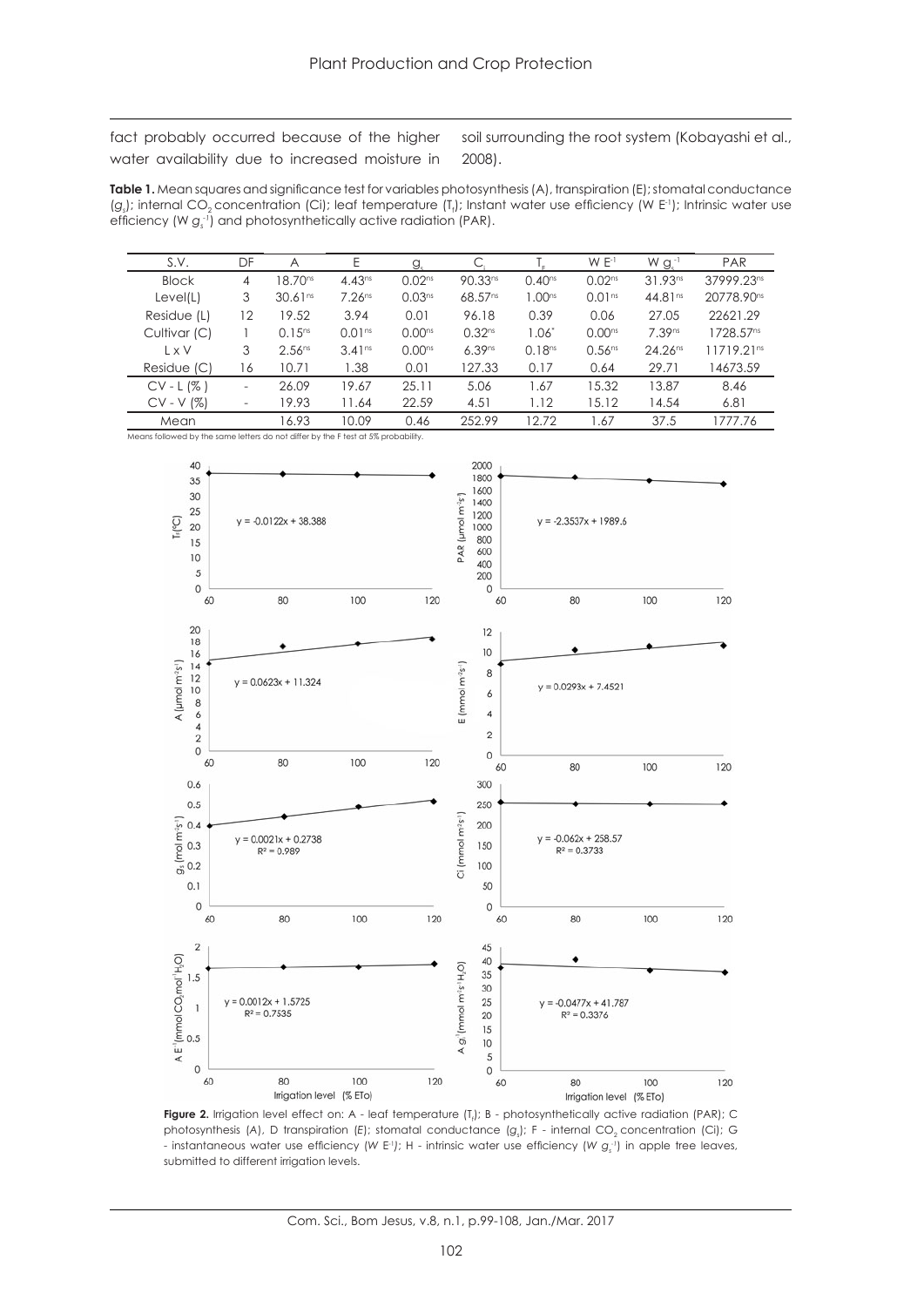One hypothesis that could explain the fact that the gas exchange in apple was not influenced by different irrigation levels imposed during the evaluation date, would be the fact that there was 6.0 mm of rain three days before sampling, a fact that may have influenced the water availability for the plant between treatments, inspite of having evapotranspiration of 20.1 mm in this period. Another fact is that the momentary gas exchange measurements may not reflect the true plant physiological behavior under stress condition throughout the day and therefore they need to be assessed with some caution (Silva et al., 2013).

In this context Taiz & Zeiger (2013), report that along the natural course of the day there is an unbalance between the water absorbed by the root system and that transpirated through the leaves, regardless of the water supply condition, depending on the oscillation of the atmospheric evaporative demand throughout the day. Thus, it is possible that at any time of day significant differences can be detected among irrigation deficit treatments, since the readings were taken

only during the morning (Silva et al., 2013) and *evapotranspiration* demand at this time in the study area is quite high.

Another hypothesis that probably contributed to the variables correlated with the photosynthetic activity not presenting significant alterations may have been the fact that during the evaluation period the apple trees were using the reserves accumulated in the vegetative stage for the initial development of the reproductive organs. This could be beacuse the initial development of apple leaf area is due to carbon stocks and nutrients stored in the plant during previous cycles (Iuchi, 2006).

Table 2 shows the comparison between apple tree cultivars and gas exchange determining parameters. When precisely comparing cultivars in relation to photosynthetic activity, only the leaf temperature showed significant differences. When measure between 8 a.m. to 10 a.m, there was a difference of approximately 0.18°C. However, this difference did not affect the leaf photosynthetic process.

**Table 2.** Photosynthesis (A), transpiration (E), stomatal conductance (g<sub>s</sub>), internal CO<sub>2</sub> concentration (Ci), leaf temperature (T<sub>1</sub>), instantaneous water use efficiency (W E<sup>.1</sup>) and intrinsic water use efficiency (W g $_{\rm s}^{_\mathrm{-}1}$ ); in leaves of two apple tree cultivars submitted to different irrigation levels.

|                                                                                   |       |       | Y.                |                    |                   | PAR     | $W F-1$     | Wg.               |  |  |
|-----------------------------------------------------------------------------------|-------|-------|-------------------|--------------------|-------------------|---------|-------------|-------------------|--|--|
| Juliet                                                                            | 16.9a | 10.1a | 0.45 <sub>G</sub> | 252.9 <sub>G</sub> | 37.5 <sub>a</sub> | 1784.3a | .7 $\alpha$ | 37.9 <sub>a</sub> |  |  |
| Princess                                                                          | 17.0a | 10.1a | 0.47 <sub>a</sub> | 253.1a             | 37.1 <sub>b</sub> | 1771.2a | $\alpha$    | 37.1a             |  |  |
| CVZ                                                                               | 19.93 | 1.64  | 22.59             | 4.51               | .12               | 6.81    | 5.12        | 14.54             |  |  |
| Means followed by the same letters do not differ by the F test at 5% probability. |       |       |                   |                    |                   |         |             |                   |  |  |

Alizadeh et al. (2011) evaluated the effects of water stress on the physiology of different apple rootstocks in arid conditions of Iran, and observed an increase in leaf temperature with increasing stress levels. According to these authors the leaf temperature difference, depending on the cultivar, is indicative of leaf drought tolerance differences .

As for the results for the leaf biochemical analysis, Figure 3 presents the averages of the variables evaluated for the factor cultivar, in which only the reducing sugar variable (RS) had no significant effect.

In the present study the highest TSS content in the leaves was in the cv. Princess with a concentration of 1700.6 mg  $g<sup>-1</sup>$  differing from cv. Juliet, that presented 1234.9 mg g<sup>-1</sup>.

Regarding NRS, cv. Princess also presented higher levels (1347 mg g<sup>-1</sup>) when compared with cv. Juliet (865.3 mg g-1).

Borba et al. (2005) observed two distinct periods in carbohydrate flow in the roots of Rosaceae family fruit grown in a tropical climate. The first flow, with carbohydrate accumulation in the roots, occurred in the period after harvest until leaf fall (dormancy). The second carbohydrate flow of was at the beginning of the production cycle, with the mobilization of the reserves from the roots to the crown.

Thus, the increase in leaf carbohydrate levels observed in this study may be due to the mobilization of the reserves from the roots to the crown. These reserves were used in the initial growth of reproductive organs, since soon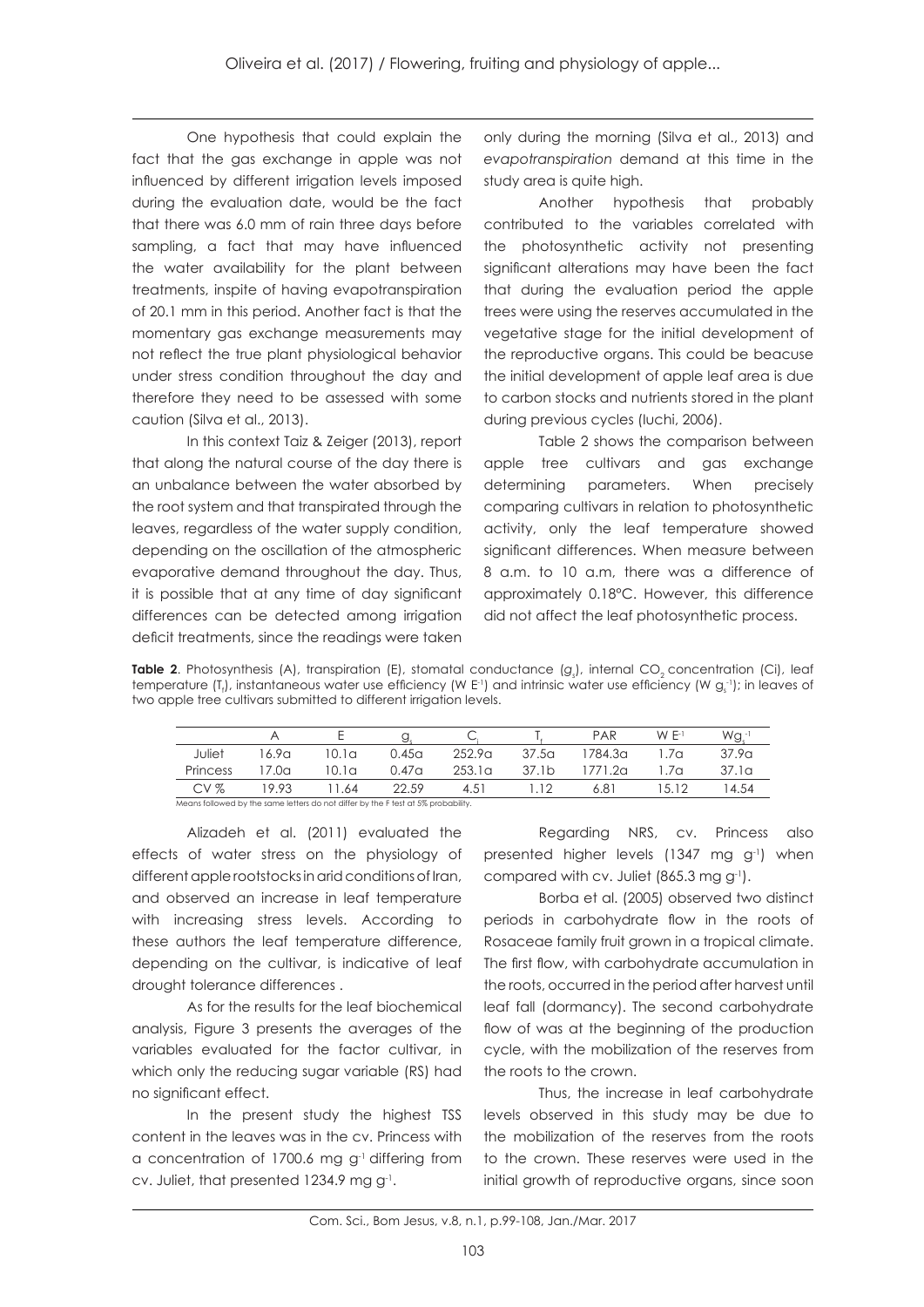after flowering of various fruit species, demand for assimilates increases their drain and the carbohydrate reserves (starch) are converted to soluble sugars available for use in fruit establishment and setting (Prado et al., 2007 ).

As for foliar TSP there was a significant difference between the apple tree cultivars under different water regimes. According to Kala & Godora (2011), the protein content may decrease the action of proteases or proteolysis, due to the water availability reduction. Furthermore, the consumption or production of proteins is related to gene expression of each species, a factor crucial to stress recovery in a manner less costly to plant growth maintenance and development (Santos et al., 2013).

The RS, NRS, TSS and TSP variables also showed significant effects regarding the irrigation levels applied and according to regression analysis, the linear model was the best fit (Figure 4).



Figure 3. Non reducing sugars (NRS), total soluble sugars (TSS) and total soluble protein (TSP) in the leaves of apple tree cultivars Juliet and Princess, during flowering.



**Figure 4.** Reducing Sugars (RS), Non Reducings Sugars (NRS), Total Soluble Sugars (TSS), Total Soluble Proteins (TSP) of apple trees submitted to different irrigation levels during flowering.

Plants under different irrigation levels showed a gradual increase in the RS (Figure 4A), NRS (Figure 4B) and TSS (Figure 4C) leaf concentrations as irrigation levels reduced. Alterations in carbohydrate levels were also detected in apple trees when they were exposed to irrigation levels with less water availability (Šircelj et al., 2007, Sivaci, 2006).

According to Costa et al. (2008), water deficiency is characterized by the loss of water which exceeds the absorption rate and thus acts directly on plant water relationships.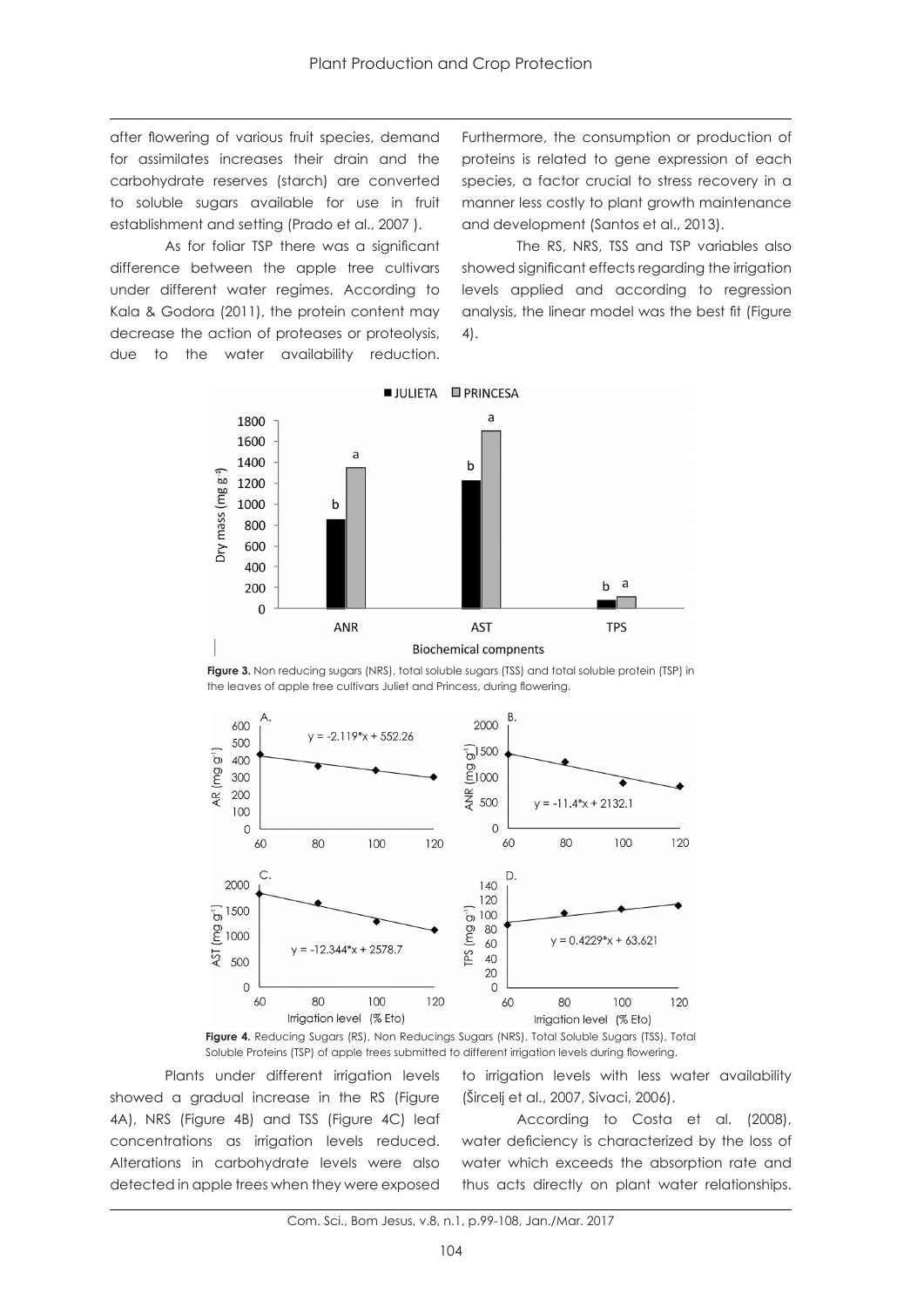Plant damage depends on the intensity and exposure period, subsequently, promoting cell alterations and changes in molecular pathways. Accumulation of organic solutes such as carbohydrates and proline is also reported.

According to Oliveira et al. (2013a) reducing sugars, such as glucose, are usually used by plants to carry out their metabolic functions, as well as for formation and emission of vegetative and flowering shoots.

Furthermore, a progressive increase in the total amount of soluble carbohydrates, such as sorbitol, sucrose and starch in the cells, improves plant resistance, this effect is characterized as crop adaptation to drought and has been studied in several cultivars (Fioreze et al. 2011).

For foliar TSP levels, a linear reduction was

observed where the 120% ETo level presented around  $112$  mg g<sup>-1</sup>, falling to 85 mg g<sup>-1</sup> in the level with 60% ETo (Figure 4D).

The soluble protein reduction presented by plants under water stress was probably due to increased proteases enzymatic activity, since this enzyme promotes the breakdown of proteins and therefore decreases the protein presented in the plant under abiotic stress conditions (Taiz & Zeiger , 2013).

For the flowering and fruiting variables evaluated there was significant effect of the interaction irrigation level and cultivars only for the fruit set parameter. The other variables showed significant effect of the isolated effects. Figure 5 contains variations for the cultivars regarding flowering and fruit set.



**Figure 5.** Number of buds (NB), number of flowers (NFL), number of fruits (NFR), shoot percentage (SP), fruit set (FS) and fertility index (FI) in two apple tree cultivars grown under a semiarid climate.

In Figure 5A, cv. Juliet showed the best result for flower setting and their transformations into fruits, differing from cv. Princess. This behavior may be associated with intrinsic factors for each cultivar. According to Lopes et al. (2013a) it is common for the first apple harvest to be low under Brazilian semiarid conditions.

The cv. Princess, even with the highest fertility rate and number of buds per branch, presented a lower number of flowers compared to cv. Juliet, demonstrating the specificity among cultivars.

In addition to the purely genetic considerations regarding induction, many other factors can be correlated. Environmental factors (temperature, solar radiation, water availability), abiotic stress occurring before and during the bud differentiation stage, as well as some cultivation practices (pruning type and time, thinning, training systems, fertilization, irrigation, chemical

treatment have been identified as modulators of floral induction regulation and important causes able to modify flower differentiation phases (Neri et al., 2010).

Figure 5B shows that cv. Juliet had a higher percentage of shoots, but both cultivars presented acceptable values because, according to Oliveira et al. (2013b), for apple orchard development and its good formation under semiarid conditions, the sprouting index should approach 35.56% (a satisfactory value).

The fruit set percentage of cv. Juliet (Figure 5B) is an indication of the high potential of cv. Princess as a pollinator. According to Junior et al. (2010), cv. Princess presents optimum characteristics as a pollinating cultivar, by combining the number of anthers/flower, pollen grain count/ anther and pollen germination capacity at satisfactory levels. However, despite the low fruiting observed in this present work for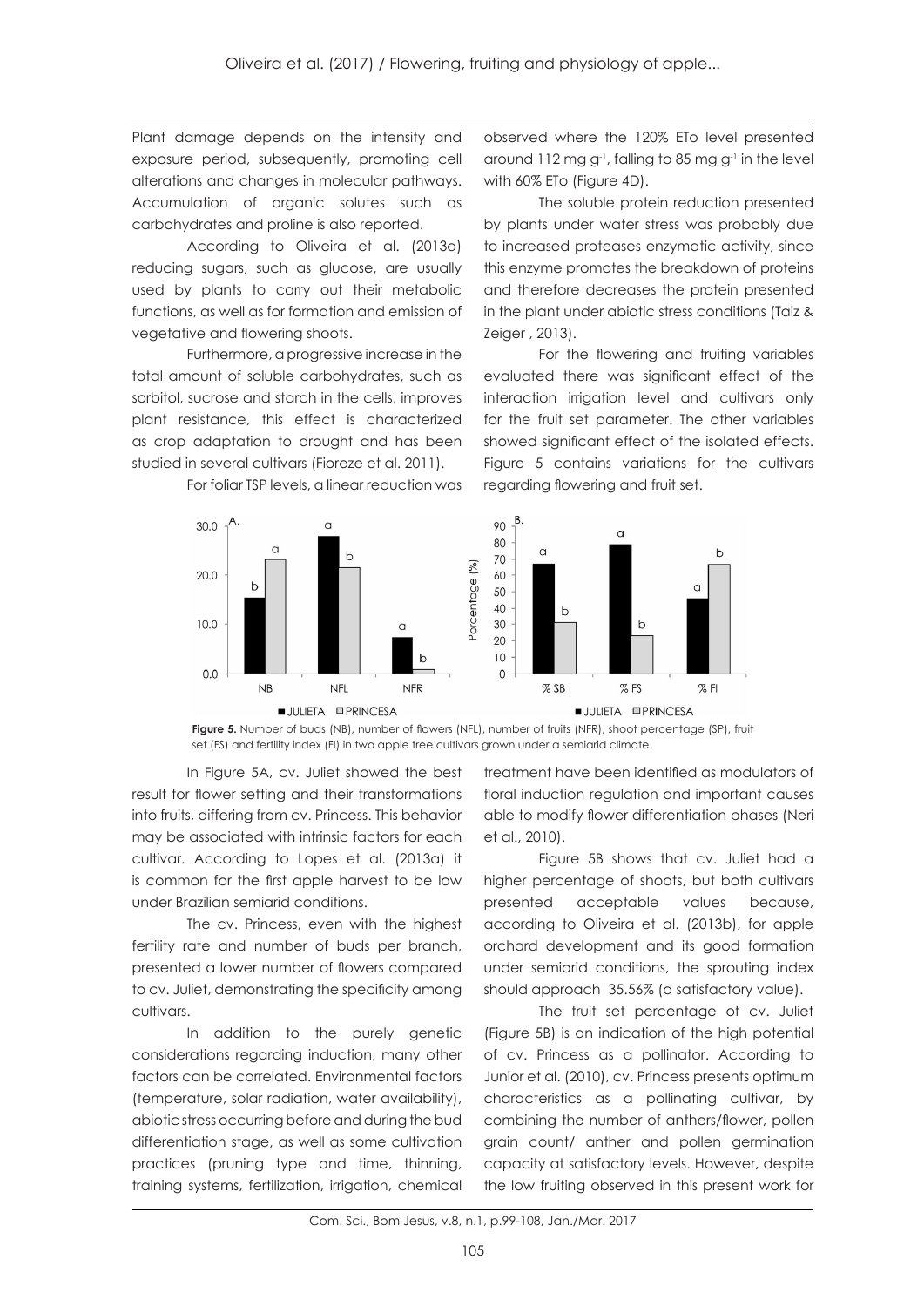the pollinator cv. Princess, Lopes et al. (2013a) found high potential in it regarding apple production in the semiarid climate.

The variable, fruit set, presented interaction between irrigation levels and cultivars. The variables NFL, NFR and shoot percentage

(SP) showed significant effects for irrigation levels (Figure 6). According to the regression analysis, the linear model was the best fit, with the highest irrigation depth (120% ETo) providing, statistically, better response when compared to other treatments.



**Figure 6.** Fruit set (A) number of emitted flowers (B), number of fruits (C) and shoot percentage of flowering buds (D) of apple trees subjected to different irrigation levels.

The number of flowers (Figure 6A) and the number of fruits (Figure 6C) progressively increased with increased irrigation, thus demonstrating the direct influence of irrigation on the relationship between issued flowers produced and fruits produced.

In both cultivars evaluated, we observed that for the ratio between the fruit number and the number of flowers per branch (Figure 6B), the treatment whith greater water level (120% ETo) showed a better response, resulting in greater fruiting efficiency of apple trees, cv. Juliet being statistically superior. The least fruit set observed can be explained by the lower shoot percentage observed in cv. Princess (Figure 5B) and in the level with 60% ETo (Figure 6D), where the conditions were not sufficient to promote good sprouting.

Figure 5D demonstrates the percentage of shoots increased in relation to irrigation level applied. This result confirms what was described by Fioravanço et al. (2012) who found that good water availability for apple trees provided good sprouting conditions.

#### **Conclusions**

Reducing irrigation during flowering increased carbohydrate content in apple leaves

The apple varieties Juliet and Princess increase sprouting, flowering and fruit set with increasing irrigation levels.

The cv. Juliet provided a good fruit yield, one better than cv. Princess.

#### **References**

Alizadeh, A., Alizade, V., Nassery, L., Eivazi, A. 2011. Effect of drought stress on apple dwarf rootstocks. *Technical Journal of Engineering and Applied Science* 1: 86-94.

Borba, M.D.C., Scarpare Filho, J.A., Kluge, R.A. 2005. Teores de carboidratos em pessegueiros submetidos a diferentes intensidades de poda verde em clima tropical. *Revista Brasileira de Fruticultura* 27: 68-72.

Bradford, M.M. 1976. A rapid and sensitive method for the quantification of microgram quantities of protein utilizing the principle of protein-dye binding. *Analytical Biochemistry* 72: 248-258.

Cardoso, L.S. 2011. *Modelagem aplicada à fenologia de macieiras 'Royal gala'e 'Fuji suprema'em função do clima, na região*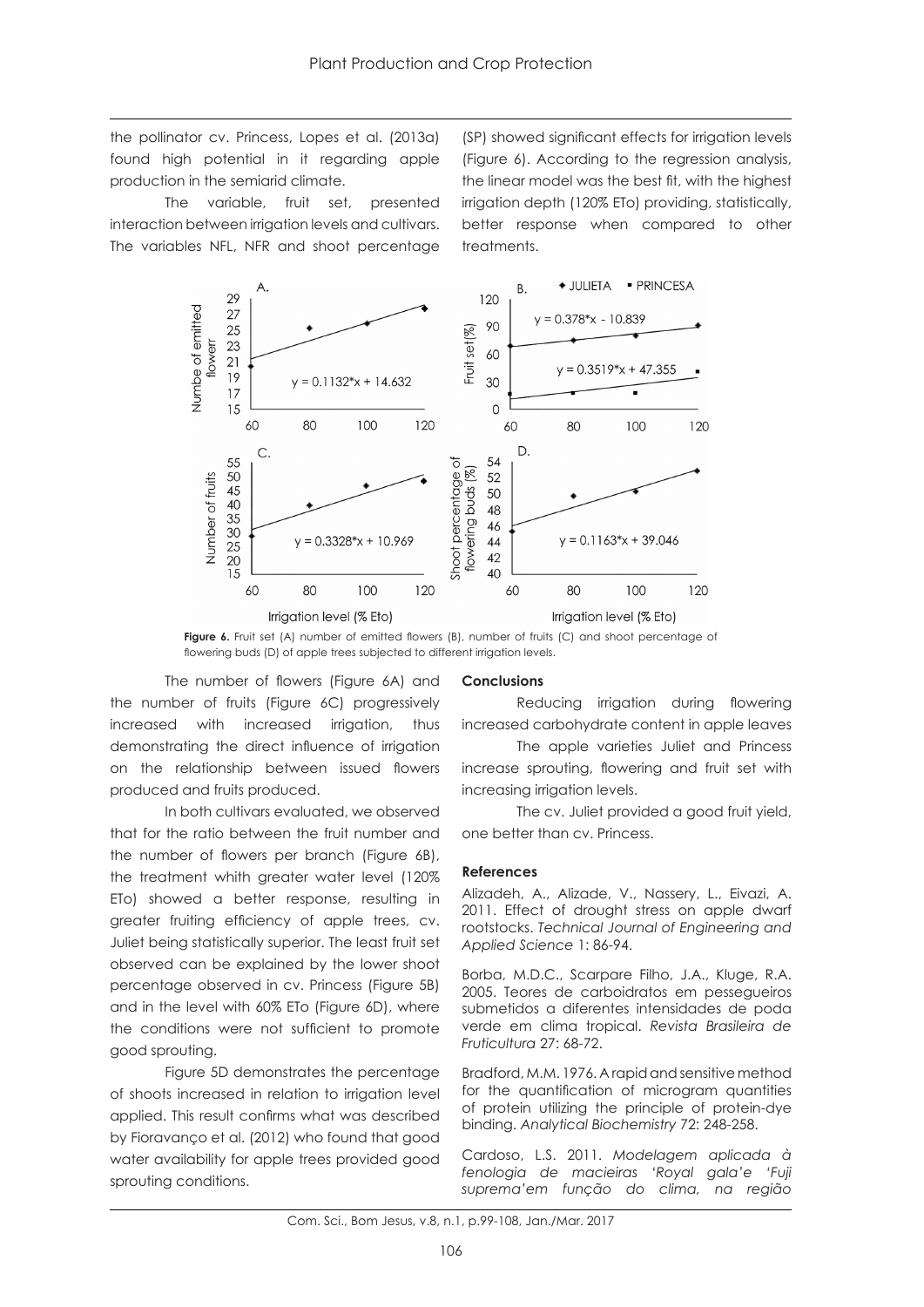*de Vacaria, RS*. 166 f. (Tese de doutorado) - Universidade Federal do Rio Grande Do Sul, Porto Alegre, Brasil.

Costa, R.C.L., Lobato, A.K.S., Oliveira Neto, C.F., Maia, P.S.P., Alves, G.A.R., Laughighouse Iv, H.D. 2008. Biochemical and physiological responses in two *Vigna unguiculata* (L.) Walp. cultivars under water stress. *Agronomy Journal* 7: 98- 101.

Cruz, M.C.M., Siqueira, D.L., Salomão, L.C.C., Cecon, P.R., Santos, D. Dos. 2007. Teores de carboidratos em limeiras ácidas 'Tahiti' tratadas com paclobutrazol. *Revista Brasileira de Fruticultura* 29: 222-226.

Fioravanço, J.C., Czermainski, A.B.C, Alves, S.A.M. 2012. Condições meteorológicas e sua influência na safra de maçã de 2011/12 em Vacaria, RS. Embrapa Uva e Vinho, Bento Gonçalves, Brasil. 8p. (Comunicado Técnico).

Fioreze, S.L., Pivetta, L.G., Fano, A., Machado, F.R., Guimarães, V.F. 2011. Comportamento de genótipos de soja submetidos a déficit hídrico intenso em casa de vegetação. *Revista Ceres* 58: 342-349.

García-Tejero, I., Muriel-Fernández, J.L. 2011. Long-term impact of sustained-deficit irrigation on yield and fruit quality in sweet orange cv. Salustiana (SW Spain). *Comunicata Scientiae* 2: 76-84.

IBGE. Banco de dados agregados. 2014. *Informações Estatísticas.* http://www.ibge.gov. br. <Acesso em: 30.10.2014>.

Iuchi, V. L. 2006. Botânica e fisiologia. In: EPAGRI. *A cultura da macieira*. EPAGRI, Florianópolis, Brasil. p. 59-104.

Junior, C.L.D.A., Denardi, F., Dantas, A.C.D.M., Nodari, R.O. 2010. Número de anteras por flor, grãos de pólen por antera e capacidade germinativa do pólen de diferentes cultivares de macieiras. *Revista Brasileira de Fruticultura* 32: 1255-1260.

Kala, S., Godora, A.K. 2011. Effect of moisture stress on leaf total proteins, proline and free amino acid content in commercial cultivars of Ziziphus mauritiana. *Journal of Scientific Research Banaras Hindu University* 55: 65-69.

Kobayashi, E. S., Sakai, E., da Silva, E. A., Arruda, F. B., Silveira, J. M. D. C., de Souza, P. S., Pires, R. C. D. M. 2008. Variação sazonal do potencial da água nas folhas de cafeeiro em Mococa, SP. *Bragantia* 67: 421-428

Lopes, P.R.C., Oliveira, I.V.D.M., Abrantes, D.H. 2013b. Avanços na produção de frutas de clima temperado no Estado do Ceará. In *Embrapa Semiárido-Artigo em anais de congresso (ALICE)*. In: Semana Internacional da Fruticultura e Agroindústria, 20., Agroflores, 15., 2013. Fortaleza. *Anais...* Fortaleza: Instituto Frutal, 2013.

Lopes, P.R.C., Oliveira, I.V.D.M., Silva, R.R.S.D., Cavalcante, Í.H.L. 2013a. Growing Princesa apples under semiarid conditions in northeastern Brazil. *Acta Scientiarum. Agronomy* 35: 93-99.

Miranda, J.M. de S., Cavalcante, Í.H.L., Oliveira, I.V. de M., Lopes, P.R.C., Assis, J.S. de. 2015a. Fruit quality of 'Eva' e Princesa apples grown under nitrogen fertigation in semiarid climate. *Revista Brasileira de Engenharia Agrícola e Ambiental* 19: 967-972.

Miranda, J.M. de S., Cavalcante, Í.H.L., Oliveira, I.V. de M., Lopes, P.R.C. 2015b. Advances on apple production under semiarid climate: N fertigation. *Emirates Journal of Food and Agriculture* 27: 1-748.

Miller, E.L. 1959. Use of dinitrosalicylic and reagent determination of sugar. *Analytical Chemistry* 31:  $426 - 428.$ 

Neri, D., Morini, F., Massetani, F., Pirazzini, P. 2010. Pruning: how to manage shoot growth. *Acta Horticulturae* 862: 355-363.

Oliveira, D.L., Cruz, M.D., Oliveira, A.F., Chalfun, N.N.J., Alvarenga, A.A. 2013a. Carbohydrates levels and induction of flowering in olive seedlings subjected to the application of paclobutrazol. *Scientia Agraria Paranaensis 12*: 221-226.

Oliveira, I.V.M., Lopes, P.R.C., Silva-Matos, R.R.S. 2013b. Caracterização fenológica e frutificação efetiva de macieiras 'daiane' sob condições semiáridas no nordeste do Brasil. *Revista de Ciências Agroambientais*11: 153-158.

Peixoto, C.P., Cerqueira, E.C., Soares Filho, W.S., Castro Neto, M.T., Ledo, C.A.S., Matos, F.S., Oliveira, J.G. 2006. Análise de crescimento de diferentes genótipos de citros cultivados sob déficit hídrico. *Revista Brasileira de Fruticultura* 28: 439-443.

Prado, A.K.D.S., Machado, E.C., Medina, C.L., Machado, D.F.S.P., Mazzafera, P. 2007. Flowering and fruit set in'valência'orange trees under different crop load status and with and without irrigation. *Bragantia* 66: 173-182.

Ribeiro, R.V., Machado, R.S., Machado, E.C., Machado, D.F.S.P., Magalhães Filho, J.R., Landell, M.G.A. 2013. Revealing drought-resistance and productive patterns in sugarcane genotypes by evaluating both physiological responses and stalk yield. *Experimental Agriculture* 49: 212-224.

Santos, C.M.G., Moreira, M.M., Rodrigues, J.D. 2013. Metabolismo da videira 'syrah'no semiárido